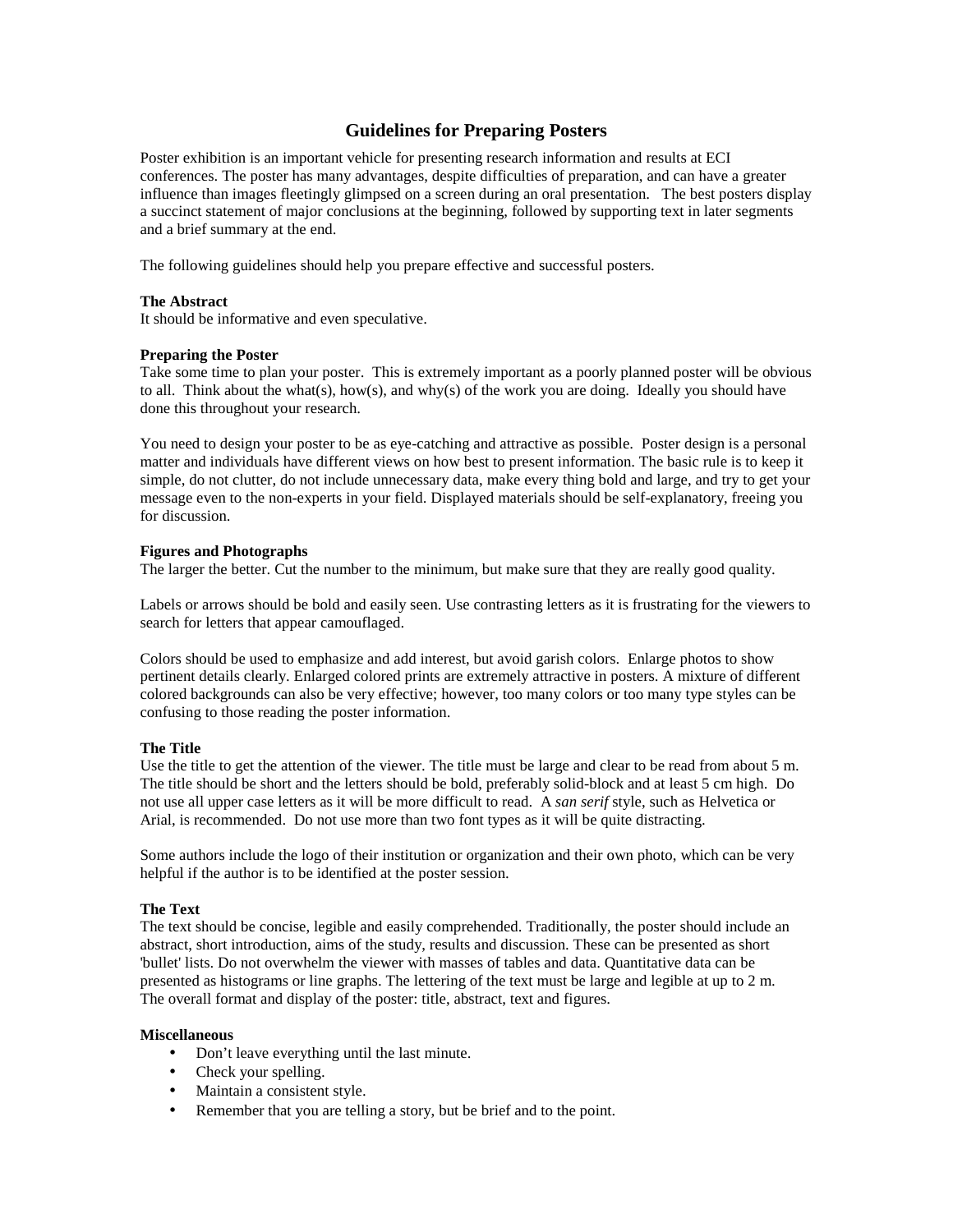- Sometimes it helps to utilize arrows to direct attention to the sequence of the presentation.
- Make draft versions of your poster sections and check them for mistakes, legibility and inconsistency in style.
- Have a colleague review the poster.
- Don't ever expect anyone to spend more than 3-5 minutes (tops!) at your poster. If you can't clearly convey your message in less time than this, chances are you have not done your job properly.
- Poster abstracts will be in the conference program book; however, you may wish to have handouts of your abstract available for interested viewers

## **Transporting the Poster**

If you have laminated your poster, you will just need to come and hang it up. This may mean carrying a sturdy, protective poster tube. Make sure you have identification (both home and destination) on your poster tube in case it is lost or left in an airplane's overhead storage area.

 It is much easier to transport a poster that has been prepared on cards that fit into an oversized envelope that you can place at the bottom of your suitcase and pin up on arrival. It is vital that they are well mounted on cards to ensure that they lie flat. By far the best means of mounting involves use of a dry-mounting spray; these give the most professional finish. You may wish to put your name on the reverse of each card as well as an order number.

If you are transporting your poster in your luggage, be aware that luggage has been known to get lost. It might be a good idea to make a duplicate poster and leave it in the care of someone who you can be in touch with easily and who can ship it to you via overnight delivery.

## **Poster Space**

Poster boards at ECI conferences in the US and Canada typically measure 8' (wide) x 4' (high). Normally we try to fit two posters, each 4' x 4" on each side of the poster board. Given space limitations, this allows all posters to be on display during the entire conference. Tape, Velcro, or tacks are provided to hang posters.

Poster dimensions in Davos are 1.5 m x 1 m and boards in other locations are sometimes 6' (wide) x 3' (high).

As soon as the ECI office knows the size of the poster board, they will announce it on the conference web site.

Frequently poster presenters attach an envelope to the board containing their business cards or other information (e.g., internet address) they wish to provide.

#### **The Poster Session(s)**

The authors are requested to stand by their posters during the poster session for discussion and questions. If there are several poster session, please follow the directive of the conference (or poster chair) regarding when you should be with your poster. Typically chairs wish to give poster presenters the opportunity to also view posters.

Don't stand directly in front of your poster at the session and don't become so engrossed in conversation with any single individual that you (or they) accidentally prevent others from viewing your poster. Give people reading your poster some space, but don't ignore people who look as though they may have some questions.

You might wish to bring a camera and ask somebody to take a photograph of you in front of your masterpiece to show your colleagues as proof of your scientific presentation in an exotic environment.

If several poster sessions are planned, please follow instructions regarding the removal of your poster so that the next session's presenter does not have to remove your poster before hanging hers.